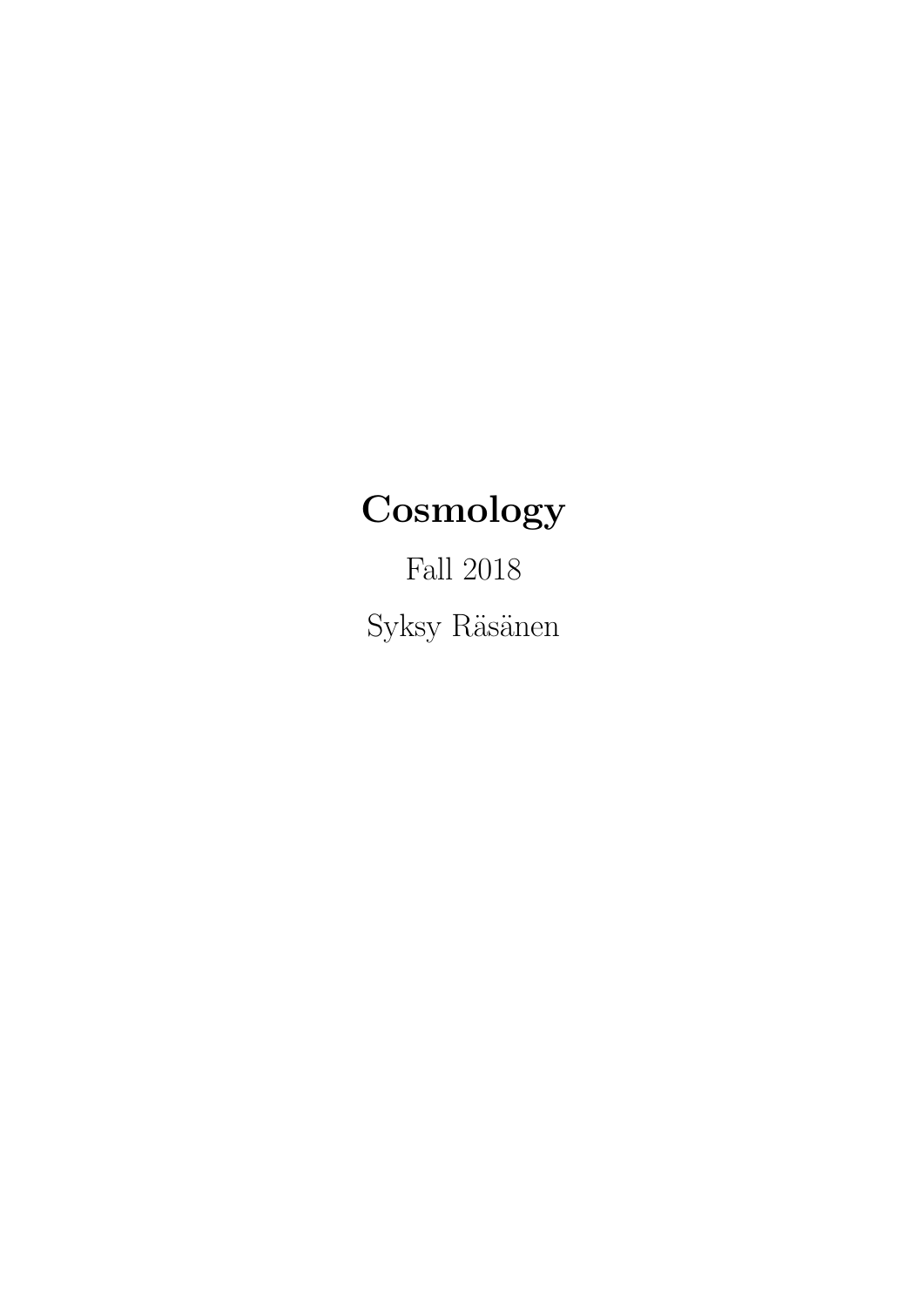# Preface

These are lecture notes for the course Cosmology at the University of Birzeit. They owe a heavy debt to lecture notes prepared by Hannu Kurki-Suonio, who has lectured a similar course at the University of Helsinki (as have I, following him). (Credit for some figures belongs to Elina Keihänen, Jussi Väliviita and Reijo Keskitalo.)

One problem in teaching cosmology is that some central aspects rely on rather advanced physics, such as quantum field theory in curved spacetime. Nevertheless, the main applications of these advanced concepts can be discussed in relatively simple terms, so first learning general relativity, quantum field theory and so on in detail is not necessary. Thus only standard bachelor level theoretical physics background (mechanics, special relativity, quantum mechanics, statistical physics) will be assumed in this course. The more advanced theories that cosmology relies on are reviewed as part of these notes to the required extent. This means that some results have to be accepted without proper derivation.

# 1 Introduction

# 1.1 Overview of modern cosmology

Cosmology is the study of the universe as a whole, its structure, origin and evolution. Cosmology is grounded on observations, many of them astronomical, and laws of physics measured on Earth. These lead naturally to the standard framework of modern cosmology, the hot big bang theory, according to which the universe expands and cools down.

As a science, cosmology has a rare, if not singular, restriction: we can observe only one universe. We cannot observationally make comparative or statistical studies among many universes (and there can even be difficulties with the concept of "many universes"). We also cannot move around our universe, but are restricted to (on cosmological scales) a single point in space and time. As a result, cosmology relies more on model-dependent interpretations than many other branches of physics.

Nevertheless, the last few decades have seen remarkable progress, as a significant body of observational data has become available with modern astronomical instruments. We now have a good observational handle of the overall history of the universe for all times between one second and the present time (the universe is today about 14 billion years old). Theoretically, we understand the evolution of the universe at all times between  $10^{-11}$  s and a few billion years. Important questions remain, in particular about the nature of dark matter, dark energy and the processes of inflation and baryogenesis. In the first part of the course, we will consider dark energy and dark matter, and will look at inflation in the second part. Baryogenesis will be mentioned only in passing.

One historically important observation in support of the big bang theory is the redshift of distant galaxies. Their spectra are shifted towards longer wavelengths. The further out they are, the larger the shift. This implies that the galaxies are receding from us; their distance from us is increasing. According to general relativity, this is understood as the expansion of space itself (which is an aspect of the curvature of spacetime), not as motion of galaxies in space. As space expands, the wavelength of the light travelling through it is stretched.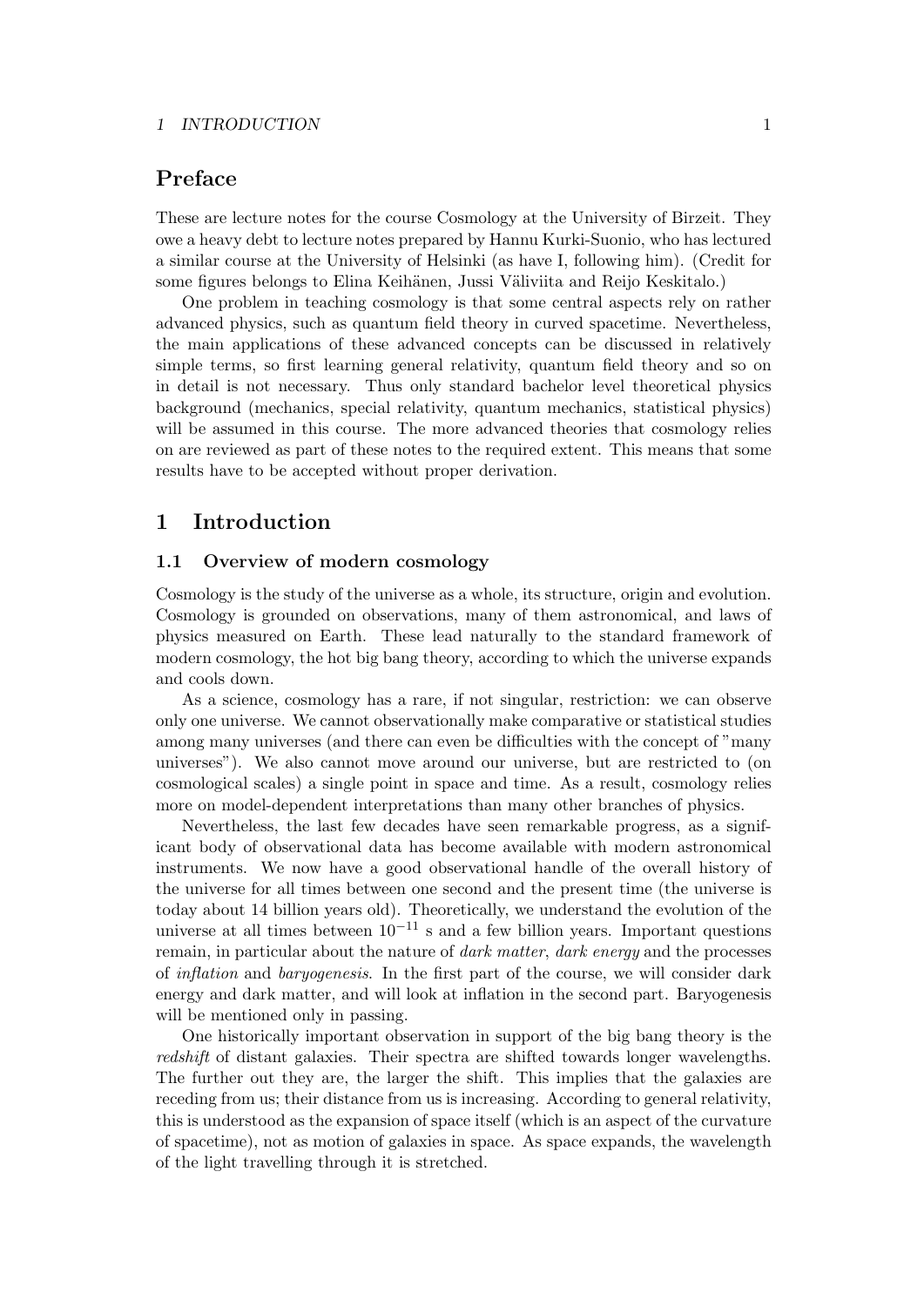era.

The expansion appears to be uniform over large scales. While there are deviations of order unity in the expansion rate on small scales (for example, our galaxy does not expand), the average expansion rate on scales larger than galaxy clustering, 100 Mpc or so, is almost the same everywhere. In homogeneous and isotropic cosmological models, the expansion is simply described by a time-dependent scale factor  $a(t)$ . Starting from the observed present expansion rate,  $H = \dot{a}/a$ , we can use general relativity to calculate  $a(t)$  as a function of time, given our understanding of the physics of the matter content in the universe. (We will discuss this in detail later.) The result is that  $a(t) \to 0$  and the density of the universe  $\rho \to \infty$  about 14 billion years ago. At this singularity, time and space begin, and we can choose it as the origin of the time coordinate,  $t = 0$ . However, we do not expect general relativity, which governs the evolution of spacetime, nor the Standard Model of particle physics, which governs the behaviour of matter, to be applicable at extremely high energy densities. At the so called *Planck density*,  $\rho_{\text{Pl}} \sim 10^{97} \text{ kg/m}^3$ , at the latest, quantum gravity effects are expected to be large. To describe the earliest times, the Planck era, we would need a theory of quantum gravity, which we do not have.<sup>1</sup> At present we don't know what happened at  $t = 0$  or in its immediate vicinity at the Planck time  $10^{-42}$  s. It seems likely that a major breakthrough in our understanding of physics is required before we can make any definite statements about that primordial

Thus, the big bang theory does not actually apply all the way to the beginning of time and a "big bang". Rather, it is a valid description of the history of the universe starting from some early time when the universe was very hot, very dense, and expanded rapidly. The universe was at early times filled with an almost homogeneous "soup" of particles which was in thermal equilibrium for a long time. We can therefore describe the state of the early universe with a small number of thermodynamic variables, and this makes the evolution of the universe calculable.

The fact that the scale factor tends to zero at early times does not imply that the universe would have started from a point. The part of the universe which we can observe today was indeed very small at very early times, possibly smaller than 1 mm in diameter at the earliest times that can be sensibly discussed within the big bang framework. And if the inflationary scenario is correct, it would have been much smaller than that before inflation. However, the universe extends beyond what can be observed today (beyond our horizon), and may even be infinite. In the current cosmological models, if the universe is infinite, it has always been infinite, except at the moment  $t = 0$ , when the size is not defined. (We do not know, theoretically or observationally, whether the universe is finite or infinite.)

As the universe expands, it is not expanding into some space "around" the universe. The universe by definition consists of all space: as the universe expands, the volume of space grows. (In the case of an infinite universe, it is meaningless to talk about change of the total volume. However, we can say that the volume of any sufficiently large finite portion of the universe grows in time. The disclaimer "sufficiently large" is needed because on small scales, space can collapse, as happens during structure formation.)

<sup>&</sup>lt;sup>1</sup> String theory is a candidate for the theory of quantum gravity, and applying it to the early universe is an active area of research. However, we do not have a complete formulation of the theory, and it is not known whether string theory is correct, so its applications are necessarily rather speculative.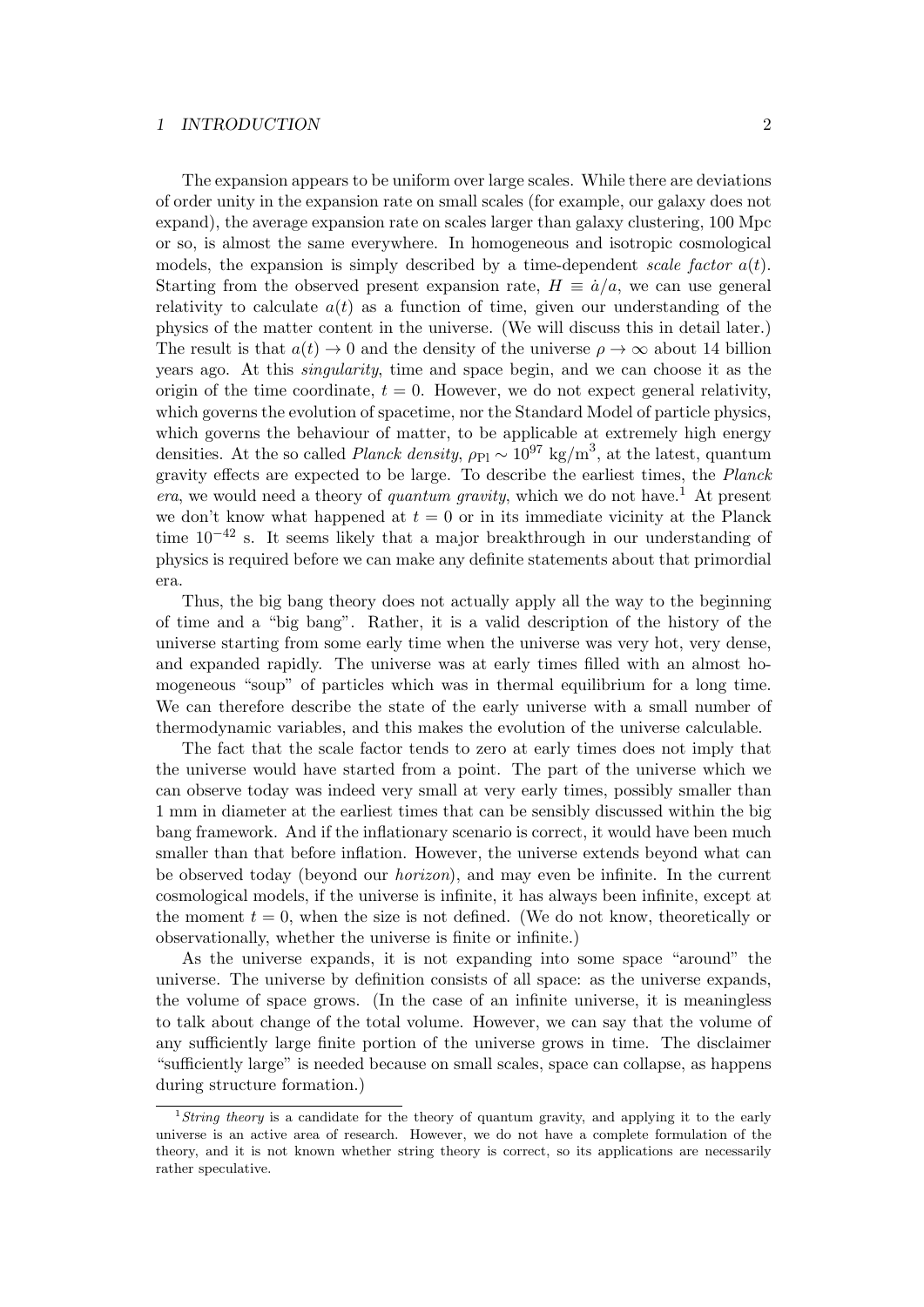In order to describe behaviour at high temperatures and energies, we have to treat matter in terms of quantum fields rather than classical particles. (We will skip a lot of particle physics details.) The Standard Model of particle physics is based on the symmetry group  $SU(3)_{C} \otimes SU(2)_{W} \otimes U(1)_{Y}$ . From the viewpoint of the Standard Model, we live today in a low-energy universe, where part of the symmetry of the theory is broken. The "natural" energy scale of the theory is reached when the temperature of the universe exceeds 100 GeV (about  $10^{15}$  K), which was the case when the universe was younger than  $10^{-11}$  s. Then the primordial soup of particles consisted of free massless fermions (quarks and leptons) and massless gauge bosons mediating the interactions (colour and electroweak) between these fermions. The standard model also includes a particle called the Higgs boson, which was discovered in  $2012.<sup>2</sup>$ 

The Higgs field is responsible for breaking the electroweak symmetry. In the electroweak (EW) transition the electroweak interaction splits into two separate interactions: 1) the weak interaction mediated by the massive gauge bosons  $W^{\pm}$ and  $Z^0$ , and 2) the electromagnetic interaction mediated by the massless gauge boson  $\gamma$ , the photon.<sup>3</sup> Fermions and W and Z bosons get their masses in the EW transition (with the possible exception of the neutrinos, the origin of their masses is not clear). The mass is due to the interaction of the particle with the Higgs field. The EW transition took place when the universe cooled below the critical temperature  $T_c \sim 100 \text{ GeV}$  of at  $t \sim 10^{-11} \text{ s.}$ 

The order of the electroweak transition depends on the particle physics on those scales. In the Standard Model, the transition is a smooth crossover, not a phase transition. However, in extensions of the Standard Model, there can be a first order electroweak phase transition (so the two phases have different energy densities at the critical temperature), in which case it proceeds through the formation of bubbles of the new phase. The phase transition can then have interesting effects, and baryogenesis, the generation of the observed matter-antimatter asymmetry in baryons, may occur in that process. Observable amounts of gravitational waves may then also be generated.

Another transition (also a crossover, not a phase transition), the QCD transition, or the quark-hadron transition, took place at  $t \sim 10^{-5}$  s. The critical temperature of the QCD transition is  $T_c \sim 150$  MeV. Quarks, which had been free until this time, formed hadrons: baryons (which contain three quarks), e.g. the nucleons n and  $p$ , and mesons (which contain a quark and an antiquark), e.g.  $\pi$  and K. The matter filling the universe was converted from a quark-gluon plasma to a hadron gas. (All mesons and most baryons are unstable with rather short lifetimes, so only protons and neutrons remain at late times.)

For every type of particle there is a corresponding antiparticle, which has the same mass and quantum numbers as the particle, except for charges (like the electric charge or colour charge), which have the opposite sign. Particles that do not have any charges, such as photons, are their own antiparticles. At high temperatures,

 ${}^{2}$ CERN announced the discovery of a new particle consistent with the Higgs boson on July 4, 2012. Many theoretical physicists felt confident already at the time that it is the Higgs particle, but it was not officially labeled the Higgs until March 14, 2013.

<sup>&</sup>lt;sup>3</sup>More accurately, the interaction before the symmetry breaking had the two parts  $SU(2)_W \otimes$  $U(1)_Y$ , and afterwards the broken weak interactions and the unbroken electromagnetic symmetry each have parts of both.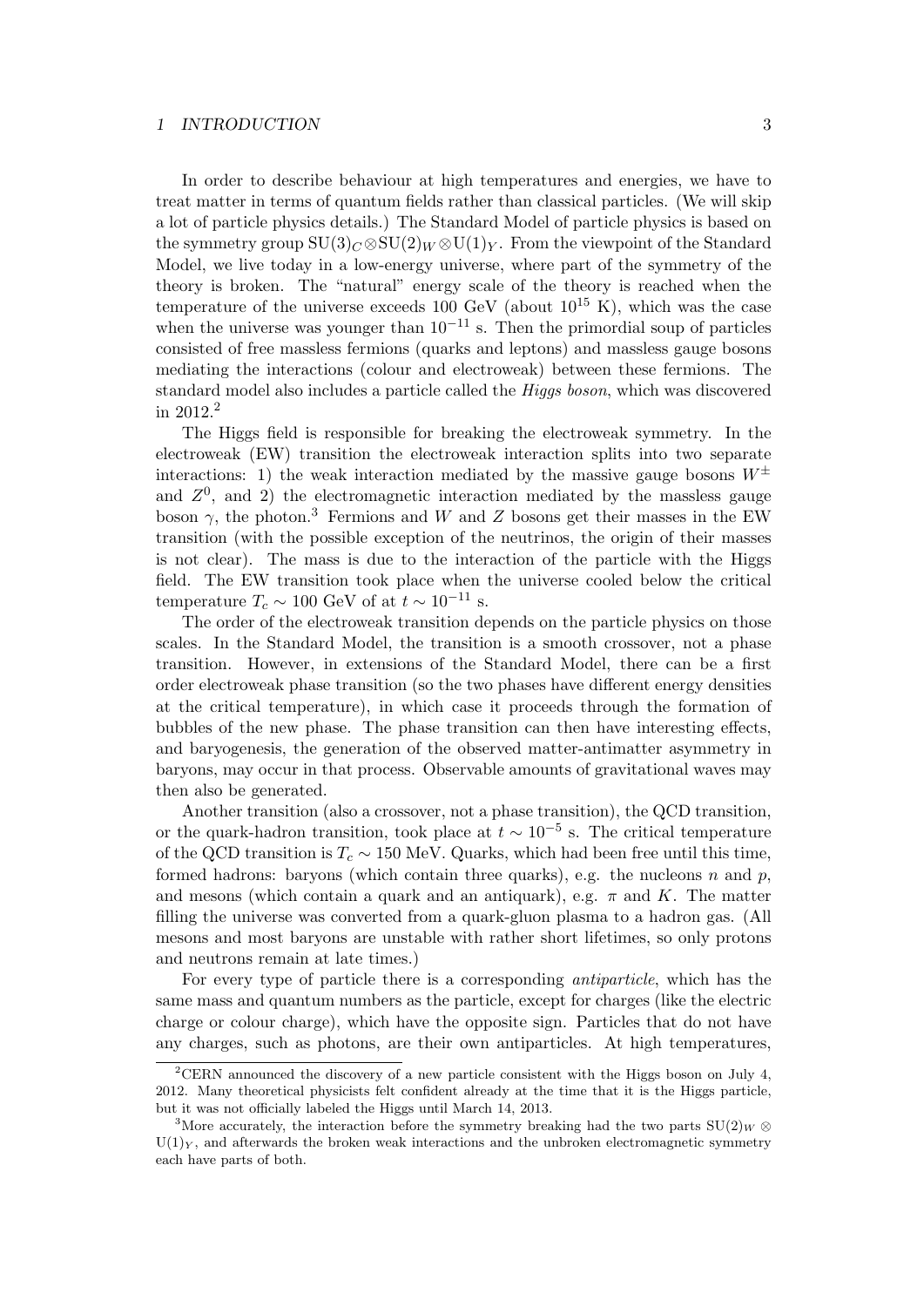$T \gg m$ , where m is the mass of the particle, particles and antiparticles are constantly created and annihilated in various reactions, and there is roughly the same number of particles and antiparticles. When  $T \ll m$ , particles and antiparticles may still annihilate each other (and decay, if they are unstable), but there is no more thermal production of particle-antiparticle pairs. As the universe cools, heavy particles and antiparticles therefore annihilate each other, so that their number density decreases rapidly. The annihilation reactions produce lighter particles and antiparticles. If the universe would originally have had an equal number of particles and antiparticles, only photons and neutrinos (of the known particles) would be left over today in any significant quantity. The presence of matter today indicates that in the early universe there must have been slightly more nucleons and electrons than antinucleons and positrons, and this excess was left over. The lightest known charged massive particle is the electron, so the last annihilation event was the electron-positron annihilation which took place when  $T \sim m_e \sim 0.5$  MeV and  $t \sim 1$  s.<sup>4</sup> After this the only remaining antiparticles were the antineutrinos, and the primordial soup consisted of a large number of photons (who are their own antiparticles) and neutrinos (and antineutrinos) and a smaller number of "left-over" protons, neutrons, and electrons. (Dark matter is left out of this story; in typical dark matter models, there are an equal number of dark matter particles and antiparticles in the late universe. We will come back to this later.)

When the universe was a few minutes old,  $T \sim 100 \text{ keV}$ , protons and neutrons formed nuclei of light elements. This process is known as Big Bang Nucleosynthesis (BBN), and it produced about 75% (of the total mass in ordinary matter)  ${}^{1}H$ , 25% <sup>4</sup>He,  $10^{-4}$  <sup>2</sup>H,  $10^{-4}$  <sup>3</sup>He, and  $10^{-9}$  <sup>7</sup>Li. (Heavier elements were formed much later, in stars.) At this time matter was completely ionized, all electrons were free. In this plasma the mean free path of a photon was short and the universe was opaque.

The universe became transparent when it was about 400 000 years old. At a temperature  $T \sim 3000 \text{ K } (\sim 0.25 \text{ eV})$ , electrons and nuclei formed neutral atoms, and the photon mean free path became longer than the radius of the observable universe. This event is called recombination. (This name, taken from thermodynamics, is misleading, since this is actually the first time ever when electrons and nuclei combine.) Since recombination the primordial photons have been travelling through space almost without scattering. We can observe them today as the cosmic microwave background (CMB). The CMB is like a photograph of the universe at 380 000 years of age, modified by its passage to us through 14 billion years.

The CMB shows that the early universe was locally very homogeneous and isotropic, unlike the present universe, where matter has accumulated into stars, galaxies, clusters, filaments and superclusters. (The distribution of structures in the late time universe is statistically homogeneous and isotropic, but there are large local variations.) The density variations in baryonic matter and photons were of the order  $10^{-5}$ ,<sup>5</sup> and we see these as small intensity variations of the CMB (the CMB anisotropy). Due to gravity, slight overdensities in the matter grew in time, and eventually they formed galaxies. This process is called cosmological structure

<sup>&</sup>lt;sup>4</sup>Neutrinos also have very small masses. However, at temperatures less than the neutrino mass, the neutrino interactions are so weak that the neutrinos and antineutrinos cannot annihilate each other. It is also possible that neutrinos are their own antiparticles, like photons.

 $5$ There were larger density variations in dark matter. The amplitude depends on the scale, but for relevant cosmological scales they were of the order  $10^{-3}$  – we will come to this later.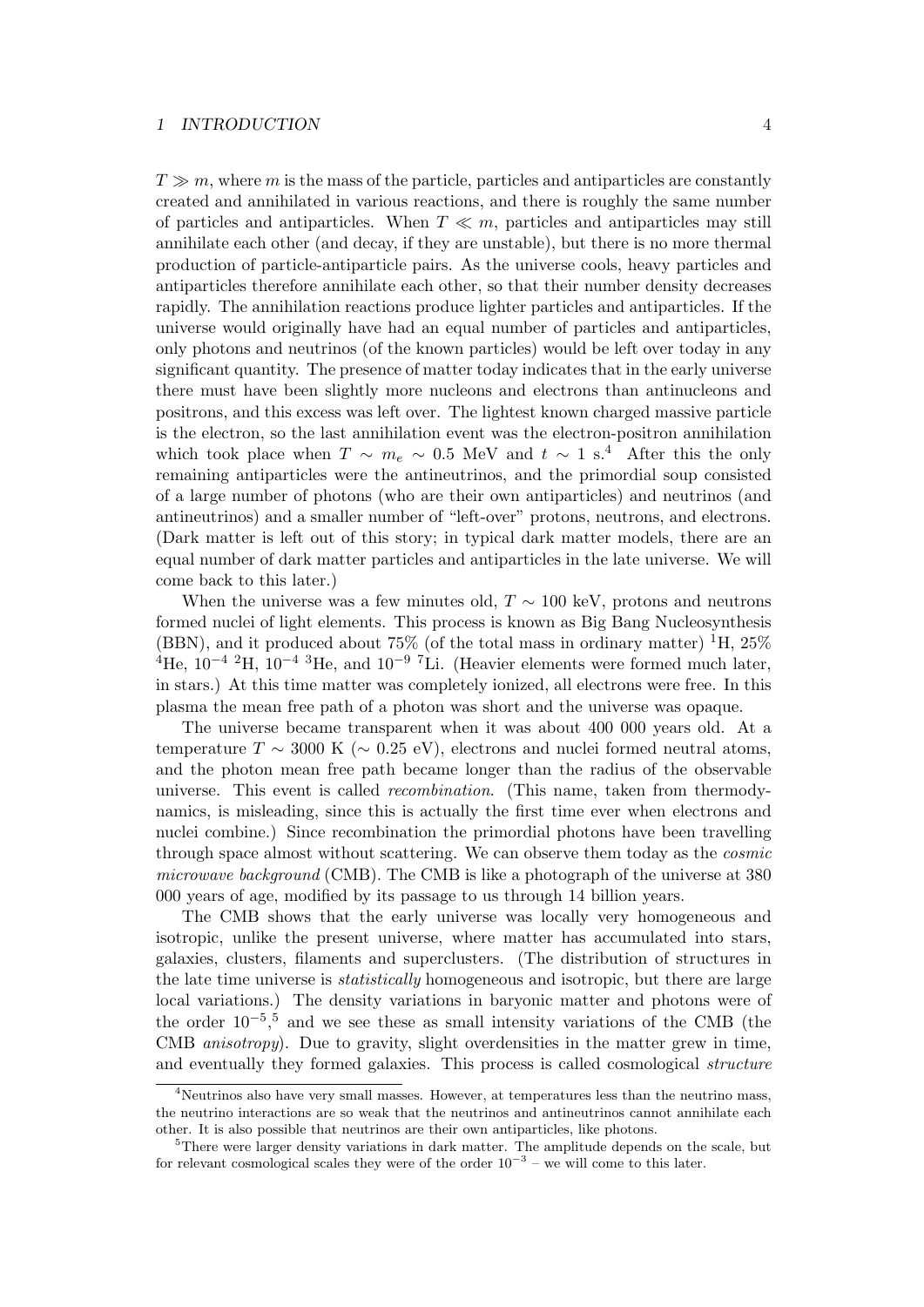formation. Galaxies are not evenly distributed in space but form various structures, galaxy groups, clusters (large gravitationally bound groups), superclusters, filaments, and walls, separated by large, relatively empty voids. Observations of this present-day large scale structure of the universe form a significant body of data, which our cosmological theories are able to explain in detail.

There are two parts to structure formation:

1. The origin of the primordial density fluctuations, the "seeds of galaxies". The scenario that has been most successful in explaining the observed properties of the primordial fluctuations is cosmic inflation, which probably occurred much before the EW phase transition. We will discuss inflation in the second part of the course and we will calculate how primordial perturbations are generated from quantum fluctuations.

2. The growth of fluctuations in time. The growth is due to gravity, and it depends on the composition and amount (average density) of matter, as well as the way the universe expands.

One of the main problems in cosmology today is that most of the matter and energy content of the universe appears to be in some unknown forms, called *dark* matter and dark energy. The dark matter issue dates back to 1930s, and the dark energy problem arose in the 1990s.

From the motions of galaxies we can deduce that the matter we can directly observe as stars, "luminous matter", is just a small fraction of the total mass which affects the galaxy motions through gravity. The rest is dark matter, something that we observe only via its gravity. There are also many other lines of evidence for dark matter, including the structure of the CMB anisotropies, the pattern of large-scale structure and the motions of galaxies and gas in clusters and gravitational lensing.<sup>6</sup>

We do not know what most of this dark matter is. A small part of it is just ordinary, baryonic, matter, which consists of atoms just like stars, but does not shine enough for us to notice it. Possibilities include planet-like bodies in interstellar space, "failed" stars (too small,  $m < 0.07 m_{\odot}$ , to ignite thermonuclear fusion) called brown dwarfs, old white dwarf stars, and tenuous intergalactic gas. In large clusters of galaxies the intergalactic gas<sup>7</sup> is so hot that we can observe its radiation. Thus its mass can be estimated and it turns out to be several times larger than the total mass of the stars in the galaxies. We can infer that other parts of the universe, where this gas would be too cold to be observable from here, also contain significant amounts of thin gas, which is apparently the main component of baryonic dark matter.

However, we can estimate from BBN and the CMB anisotropies the total amount of baryonic matter, and it is not nearly enough to solve the whole dark matter problem. Most of the dark matter is non-baryonic, meaning that it is not made out of protons and neutrons<sup>8</sup>. The only non-baryonic particles in the standard model

 $6$ Since all evidence for dark matter comes from its gravitational effect, it might in principle be possible to explain the observations without dark matter by modifying the laws of gravity instead. However, fitting all the different observations requires resort to rather baroque models, whereas dark matter explains several observations via one simple hypothesis. Most of the focus is now on determining what kind of particles dark matter is made of, not whether it exists.

<sup>&</sup>lt;sup>7</sup>This gas is ionized, so it should more properly be called *plasma*. Astronomers, however, often use the word "'gas" also for ionized matter.

<sup>&</sup>lt;sup>8</sup>And electrons. Although electrons are not baryons (they are leptons), cosmologists refer to matter made out of protons, electrons, and neutrons as "baryonic". Electrons are anyway so light that their contribution to the total mass is tiny.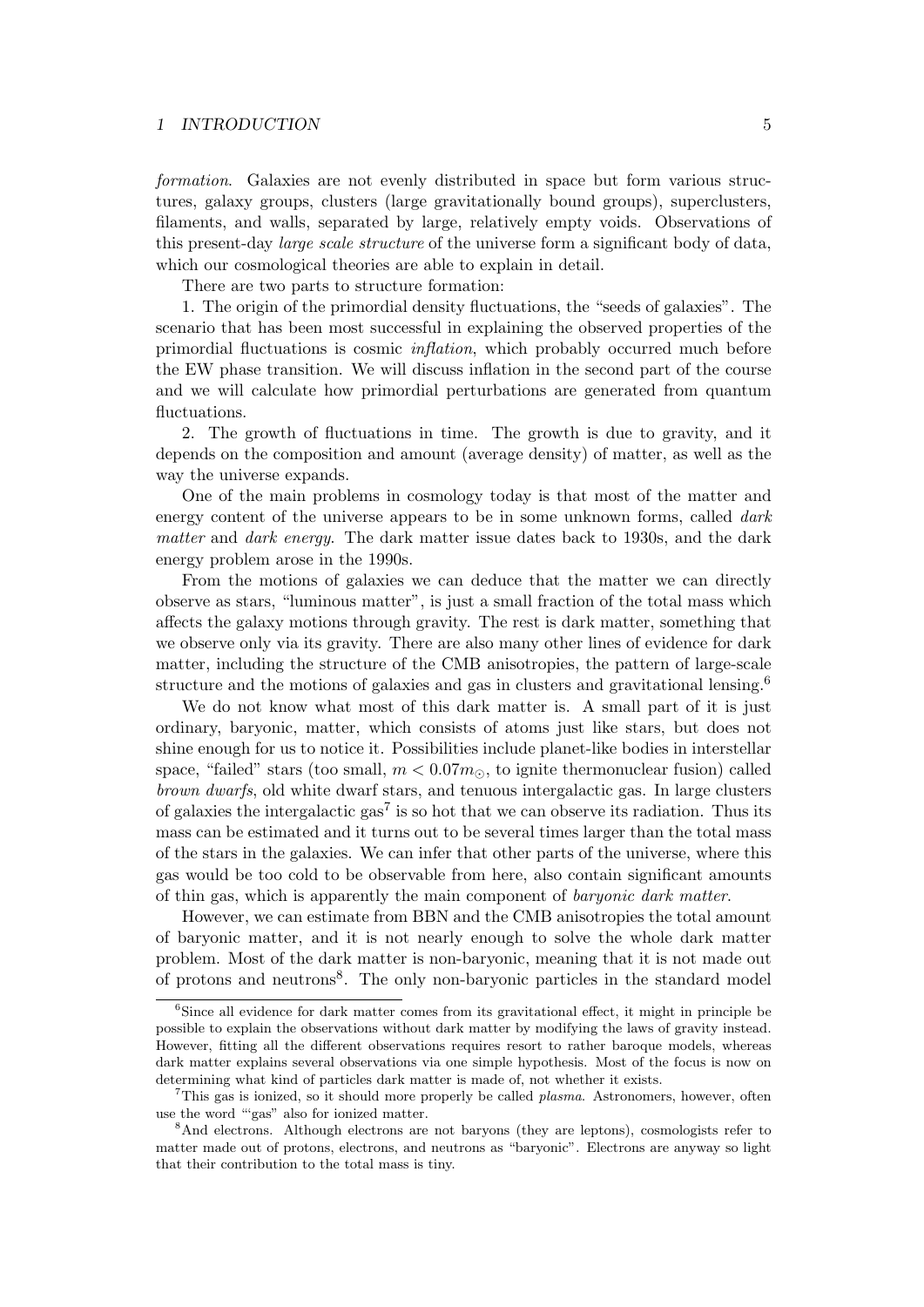of particle physics that could act as dark matter are neutrinos. If they had suitable mass,  $\sim 1$  eV, neutrinos left over from the early universe would have sufficient mass density to be a significant dark matter component. However, producing the structures seen in the universe requires most of the dark matter to have different properties than neutrinos have. Technically, most of the dark matter must be "cold" or "warm", instead of "hot". These terms refer to the dynamics of the particles making up the matter, and do not specify the details of the particles. The difference between hot dark matter (HDM) and cold dark matter (CDM) is that HDM is made of particles whose velocities were large when structure formation began, but CDM particles had small velocities. Neutrinos with  $m \sim 1$  eV would be HDM. Dark matter between the two alternatives is called *warm dark matter* (WDM), and it is still observationally allowed. As the Standard Model does not contain particles that could explain all of the dark matter, it appears that most of the matter in the universe is made out of some unknown particles.

Usually, the term "dark matter" is used to refer only to non-baryonic dark matter, and often neutrinos are also excluded, so that "dark matter" refers only to the unknown, exotic part of the matter that is not observed via light.

Particle physicists have independently come to the conclusion that the Standard Model is not the final word in particle physics. Many proposed extensions of the Standard Model contain suitable dark matter particle candidates (e.g. neutralinos, technibaryons, axions, right-handed neutrinos). Their interactions have to be rather weak to explain why they have not been detected so far, which imposes constraints on models of particle physics. Dark matter thus presents one area where the physics of the very small and the very large overlap.

The situation of *dark energy* is different. While cosmologists consider dark matter quite natural, many of them find dark energy puzzling. The increasing breadth and precision of cosmological observations has made it possible to determine the distance scales and the expansion of the universe accurately. In the context of the homogeneous and isotropic models based on general relativity, a form of matter called dark energy is required to fit these observations. Unlike dark matter, which is clustered, dark energy is relatively uniform in the observable universe. And while dark matter has negligible pressure, dark energy has a large negative pressure. The simplest possibility for dark energy is a cosmological constant or vacuum energy. High energy physics predicts that the the vacuum has an energy density, but it is difficult to understand the small energy scale ∼ meV that is required to explain the observations. Another possible explanation is modification of the law of gravity at large distances. In the dark energy case, this is less difficult than for dark matter, as the only observable effect of dark energy is to increase the expansion rate of the universe at late times, whereas the effect of dark matter is seen in various physical systems on different scales and in different eras of the universe. Nevertheless, constructing models that would explain the observations on large scales while being consistent with the precision tests of general relativity in the solar system has proven to be difficult (apart from the cosmological constant). This remains an active area of research. The third possibility is that the homogeneous and isotropic approximation is not good enough at late times due to the formation of non-linear structures. Studying this possibility is difficult, because it requires dealing with non-perturbative general relativity in the complex setting of cosmological structure formation.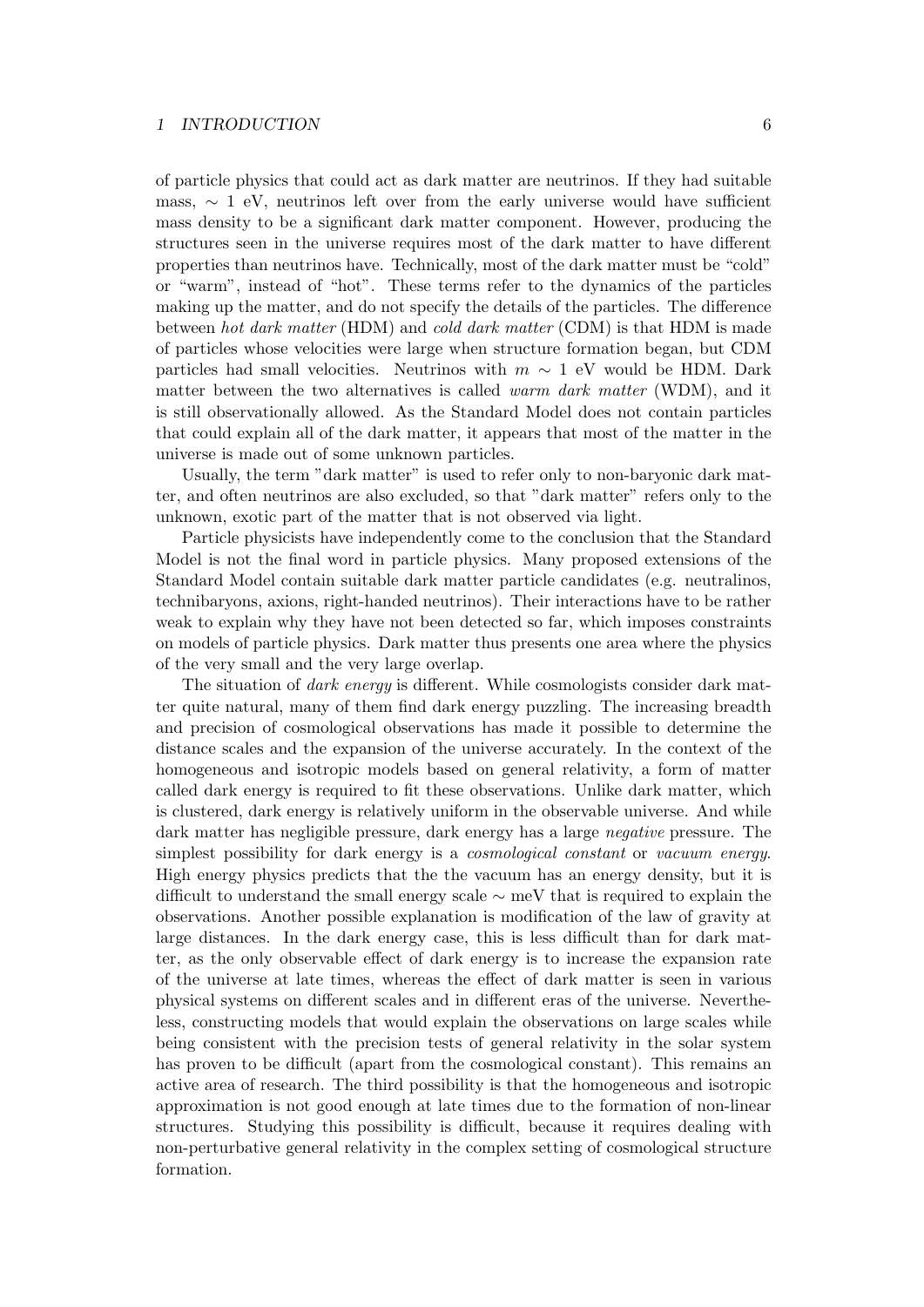## 1.2 Units and terminology

**Natural units.** We use natural units in which  $c = \hbar = k_B = 1$ .

 $c=1$ 

The theory of relativity unifies space and time into a single concept: spacetime. It is thus natural to use the same units for measuring spatial distance and time. Since the (vacuum) speed of light is  $c = 299\,792\,458\,\mathrm{m/s}$ , we set  $1 \text{ s} \equiv 299\,792\,458\,\mathrm{m}$ , so that  $c = 1$  and 1 second = 1 light second and 1 year = 1 light year. Velocity is thus a dimensionless quantity, and smaller than one for massive objects. Energy and mass have the same dimension and the relation between mass  $m$  and energy E for free particles  $E^2 = m^2c^4 + p^2c^2$  is simply  $E^2 = m^2 + p^2$ , where p is particle momentum.

 $k_B = 1$ 

Temperature T is a parameter that describes a thermal equilibrium distribution. The formula for the occupation number of energy level  $E$  includes the exponential form  $e^{\beta E}$ , where  $\beta = 1/(k_B T)$ . The only function of the Boltzmann constant,  $k_B = 1.3805 \times 10^{-23}$  J/K, is to convert temperature into energy units. We decide to give temperature directly in energy units, so  $k_B$  becomes unnecessary. We define  $1 \text{ K} = 1.3805 \times 10^{-23} \text{ J}$ , or

$$
1 \text{ eV} = 11600 \text{ K} = 1.78 \times 10^{-36} \text{ kg} = 1.60 \times 10^{-19} \text{ J} \,. \tag{1.1}
$$

Thus  $k_B = 1$ , and the exponential form is just  $e^{E/T}$ .

 $\hbar = 1$ 

The third simplification in the natural system of units is to set the reduced Planck constant to unity,  $\hbar = h/2\pi = 1$ . In SI units we have  $\hbar = 1.054573 \times 10^{-34}$ Js. so in the natural system of units the dimensions of mass and energy are equal to the dimension of  $1$ /time or  $1$ /distance. This is convenient, because the typical time and distance scales of quantum mechanics are associated with particle energy. For example, the energy of a photon  $E = \hbar \omega = \omega$  is equal to its angular frequency. We have

$$
1 \,\mathrm{eV} = 5.07 \times 10^6 \,\mathrm{m}^{-1} = 1.52 \times 10^{15} \,\mathrm{s}^{-1} \,. \tag{1.2}
$$

A useful relation to remember is

$$
\hbar \approx 197 \text{ MeV fm} = 1 , \qquad (1.3)
$$

where we have the energy scale  $\sim 100$  MeV and length scale 1 fm of strong interactions.

Equations become now simpler and the physical relations more transparent, since we do not have to include the above fundamental constants. However, still have to do conversions among different units because the preferred units used in particle units and cosmology (not to mention astrophysics) are different.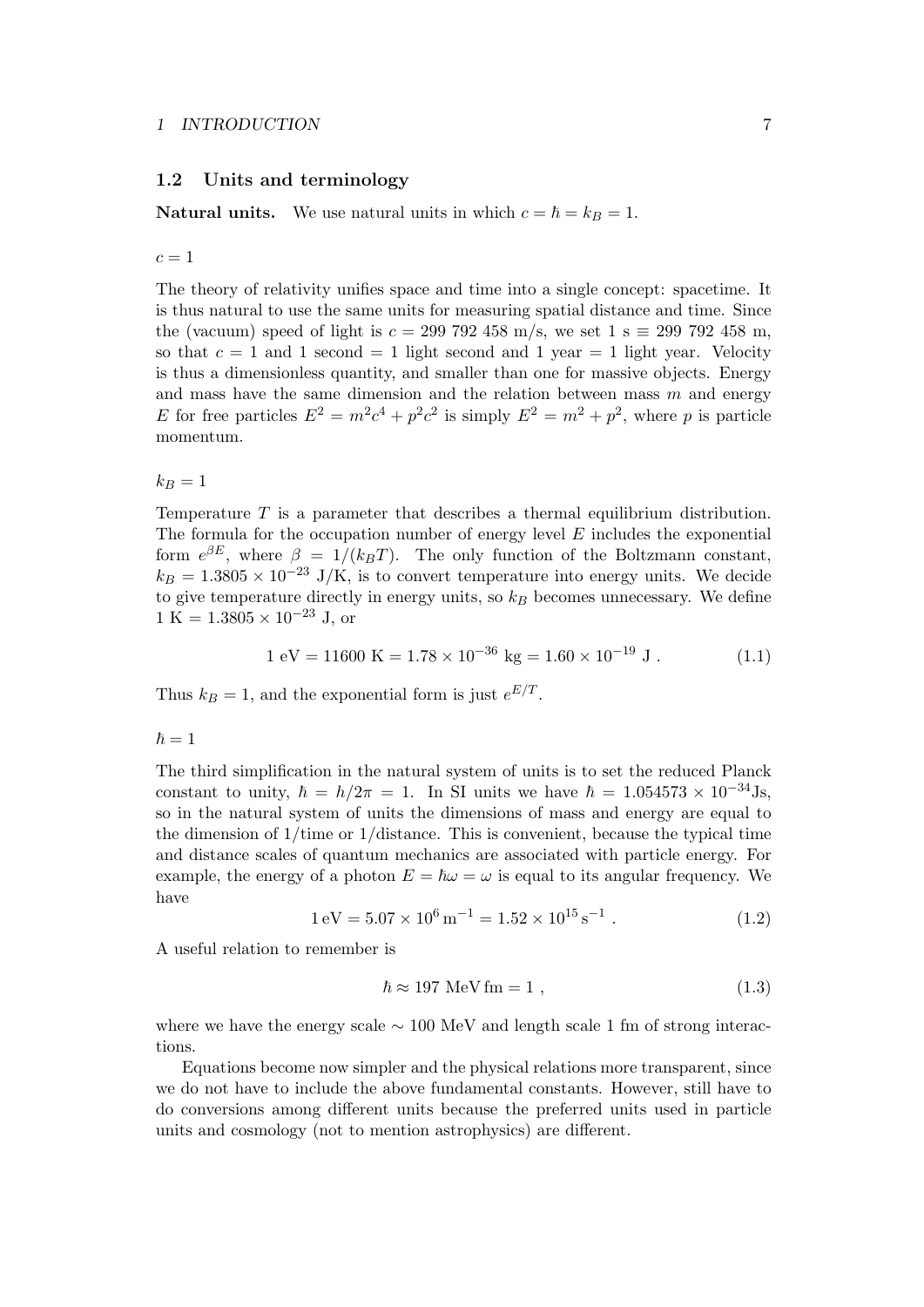**Astronomical units.** A common unit of mass and energy is the solar mass,  $m_{\odot} =$  $1.99 \times 10^{30}$  kg, and a common unit of length is one parsec, 1 pc = 3.26 light years =  $3.09 \times 10^{16}$  m. One parsec is defined as the distance from which 1 astronomical unit AU, the distance between the earth and the sun) forms an angle of one arcsecond, 1".<sup>9</sup> (Astronomers and cosmologists only use light years when talking to outsiders.) A more common scale in cosmology is  $1 \text{ Mpc} = 10^6 \text{ pc}$ , which is roughly the typical distance between galaxies at the present time.

### 1.3 The observable universe

The observations relevant to cosmology are mainly astronomical. The speed of light is finite, and therefore, when we look far away, we also look back in time. The universe has been transparent since the formation of atoms at about 380 000 years, so we can see more than 99.99% of the history of the universe.

The most important channel of observation is the electromagnetic radiation (light, radio waves, X-rays, etc.) coming from space. We also observe charged particles (protons, electrons, nuclei), called cosmic rays, as well as neutrinos. In addition, the composition of matter in the solar system has cosmological significance. An important channel is gravitational waves. The first direct detection of gravitational waves was made on September 14 2015 by the Advanced LIGO detector, opening the era of gravitational wave astronomy.

# 1.3.1 Redshift and the Hubble law

One of the starting points of modern observational cosmology was the discovery by Lemaˆıtre in 1927 (theoretically) and Hubble in 1929 (observationally) that the redshifts of galaxies are proportional to their distance. Redshift refers to the fact that the light is redder (has longer wavelength) when it arrives to us than when it was emitted. This redshift can be determined with high accuracy from spectral lines. These lines are caused by transitions between different energy states of atoms, and thus their original wavelengths  $\lambda_0$  can be measured in the laboratory on Earth<sup>10</sup>. The redshift z is defined as

$$
z \equiv \frac{\lambda - \lambda_0}{\lambda_0} \qquad \text{or} \qquad 1 + z = \frac{\lambda}{\lambda_0} \tag{1.4}
$$

where  $\lambda$  is the observed wavelength. The redshift is observed to be independent of wavelength and follows the relation

$$
z = H_0 d \t{1.5}
$$

where d is the distance to the galaxy and z is its redshift. (The speed of light c is set to unity, as noted above.) This relation was first discovered by Lemaître, and it is called the *Hubble law*. The proportionality constant  $H_0$  is correspondingly called

 $9$ One degree is divided into 60 arc minutes, denoted by 60', and one arc minute is divided into 60 arc seconds, denoted by 60".

<sup>&</sup>lt;sup>10</sup>Assuming that the laws of physics are the same here and at the emission event. Put another way, spectral lines offer a sensitive test of the change of the laws of quantum electrodynamics and nuclear physics in time and space. No deviations from the laws observed on Earth have been found so far.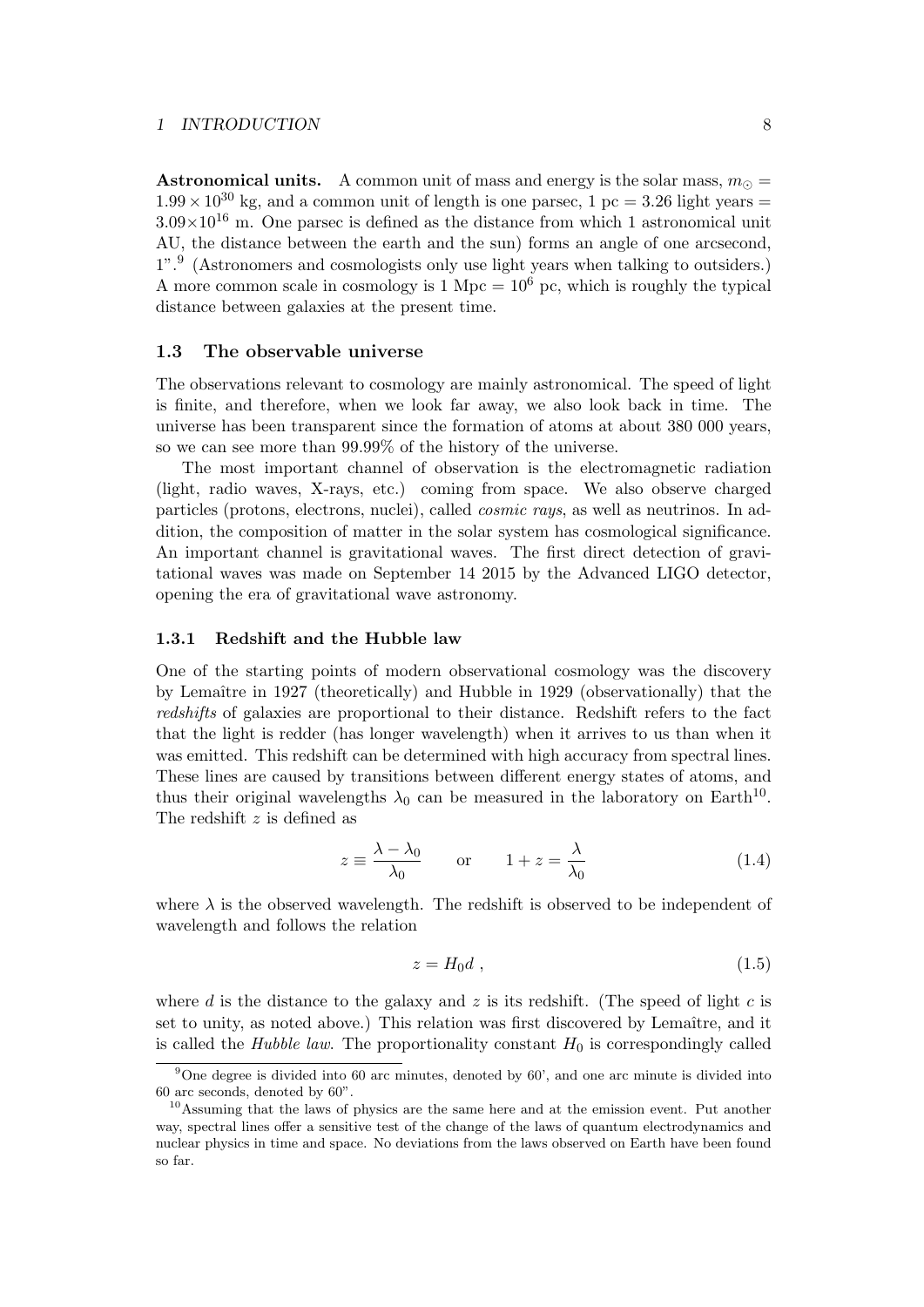Hubble constant. It was introduced, its value was first determined from observations, and it was interpreted as the expansion rate by Lemaître.

While the redshift can be readily determined with high accuracy, it is more difficult to determine the distance d. Measurements of distances in general and the Hubble parameter in particular have been the subject of much work and controversy over decades. Distance determinations used to be exclusively based on the notion of the cosmic distance ladder. This refers to a series of relative distance determinations between more nearby and faraway objects. The first step of the ladder is made of nearby stars, whose absolute distance can be determined from their parallax, their apparent motion on the sky due to our motion around the Sun. The other steps require "standard candles", classes of objects with the same absolute luminosity (radiated power), so that their relative distances are inversely related to the square roots of their "brightness" or apparent luminosity (received flux density). Often several steps are needed, since objects that can be found close by are too faint to be observed from very far away, errors (inaccuracies) accumulate from step to step. Nowadays there are also measurements which do not use the distance ladder, and the value of  $H_0$  is determined to a reasonable accuracy. The latest measurement of  $H_0$  reports the value [?]

$$
H_0 = 73.2 \pm 1.7 \text{ km/s/Mpc}.
$$

The error represents the range where the real result is with a 68% probability. Doubling the error bar gives the 95% probability range. (Unless otherwise noted, all errors bars in the lecture notes correspond to the 68% range.)

There several observations pointing to a Hubble constant around this value, but there is still some discrepancy around 3 standard deviations. This uncertainty of the distance scale is reflected in many cosmological quantities. It is customary to give these quantities multiplied by the appropriate power of  $h$ , defined by

$$
H_0 = h \cdot 100 \text{km/s/Mpc.}
$$
\n
$$
(1.6)
$$

Very conservatively, we have  $h = 0.6 \dots 0.8$ .

For small redshifts  $(z \ll 1)$ , the redshift is often thought of as the Doppler effect due to the relative motion of the source and the observer. The distant galaxies are thus apparently receding from us with the velocity

$$
v = z \tag{1.7}
$$

The further out the galaxies are, the faster they recede from us. Astronomers often report the redshift in units of velocity (by reintroducing c in (1.7),  $z = v/c$ .

However, according to general relativity, movement in space is not the proper way understand the redshift. The galaxies are not actually moving, the distance between the galaxies increases because the space between the galaxies is expanding. We will later derive the redshift from general relativity. It turns out that equations (1.5) and (1.7) hold only at the limit  $z \ll 1$ , and the general result,  $d(z)$ , which relates distance  $d$  and redshift  $z$  is more complicated. In particular, the distance reaches a finite value as z goes to infinity – though we should be careful about what we mean by distance! We will look at this in detail in the next chapter. The redshift is directly related to the expansion. The easiest way to understand the cosmological redshift is that the wavelength of travelling light expands with the universe. Thus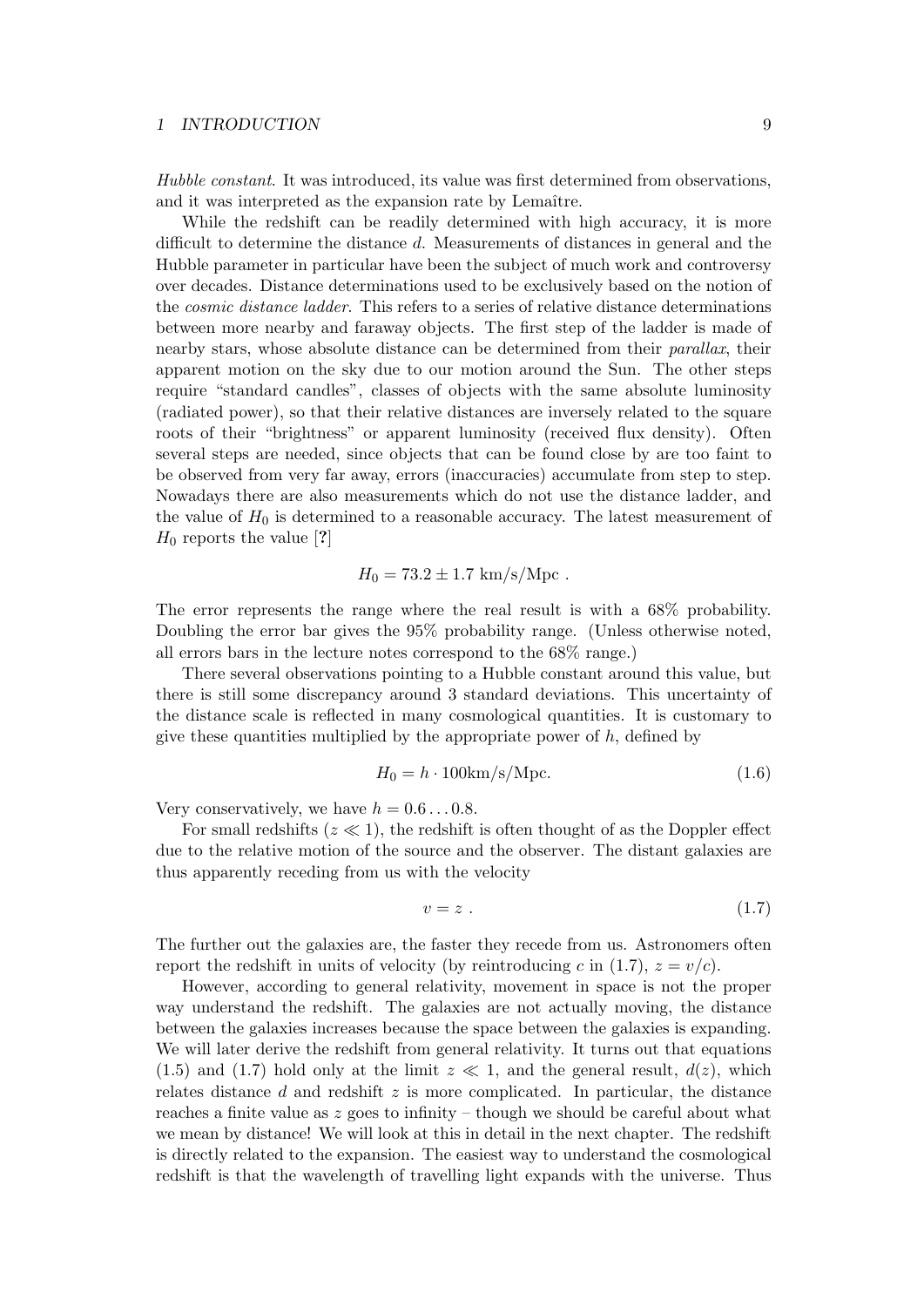the universe has expanded by a factor  $1 + z$  during the time light travelled from an object with redshift z to us.

The largest observed redshift of a galaxy is  $z = 11.1$  at present. Thus the universe has expanded by a factor of 12 while the observed light has been on its way. When the light left the galaxy, the age of the universe was only about 400 million years old.

The expansion rate  $H$  changes on the cosmological timescale. The time-dependent function  $H(t)$  is called the Hubble parameter, and its present value is called the Hubble constant,  $H_0$ . In cosmology, it is customary to denote present values of quantities with the subscript 0. Thus  $H_0 \equiv H(t_0)$ .

The galaxies are not exactly at rest in the expanding space. Each galaxy has its own *peculiar motion*  $v_{\text{gal}}$ , caused by the gravity of nearby mass concentrations, such as other galaxies. Neighbouring galaxies can fall towards each other, orbit each other and so  $\text{on}^{11}$ .

Thus the redshift of an individual galaxy is the sum of the cosmic and the peculiar redshift.

$$
z = H_0 d + v_{\text{gal}} \qquad \text{(when } z \ll 1) \tag{1.8}
$$

Usually only the redshift is known precisely. Typically  $v_{\text{gal}}$  is around  $300...500$ km/s. (In large galaxy clusters, where galaxies orbit each other, it can be several thousand km/s; but then one can take the average redshift of the cluster.) For faraway galaxies,  $H_0d \gg v_{\text{gal}}$ . The larger the redshift, the younger the universe was when the light left.

# 1.3.2 The horizon

Because of the finite speed of light and the finite age of the universe, only a finite part of the universe is observable. Our horizon is at the distance from which light has just had time to reach us during the entire age of the universe. Were it not for the expansion of the universe, the distance to this horizon  $r_{\text{hor}}$  would equal the age of the universe, around 14 billion light years (4300 Mpc). Expansion complicates the situation; we will calculate the horizon distance later. For large distances the redshift grows faster than (1.5). At the horizon  $z \to \infty$ , i.e.  $d_{\text{hor}} = d(z = \infty)$ . The universe has been transparent only for  $z < 1090$  (after recombination), so the "practical horizon", i.e. the limit to what we can see (at least using light; gravitational waves are not subject to this restriction), lies already at  $z = 1090$ . The distances  $d(z = 1090)$  and  $d(z = \infty)$  are very close to each other;  $z = 4$  is about halfway from here to the horizon.

Therefore we can only observe a finite region of the universe, enclosed in the sphere with radius  $d_{\text{hor}}$ . The universe can extend to large distances beyond that, and it may even be infinite. Sometimes the word "universe" is used to denote just this observable part of the "whole" universe. Then we can say that the universe contains some  $10^{12}$  galaxies and  $10^{23}$  stars. Over cosmological time scales the horizon recedes and parts of the universe that are beyond our present horizon become observable. (However, if the expansion continues to accelerate as it seems to have done during

 $11$ Alternatively, we may say that the galaxies remain in place, but there are local deviations in the expansion rate. This is the more natural interpretation from the point of view of general relativity. However, the idea of peculiar velocities is perhaps simpler to understand, as it is closer to Newtonian gravity in the way it is usually formulated.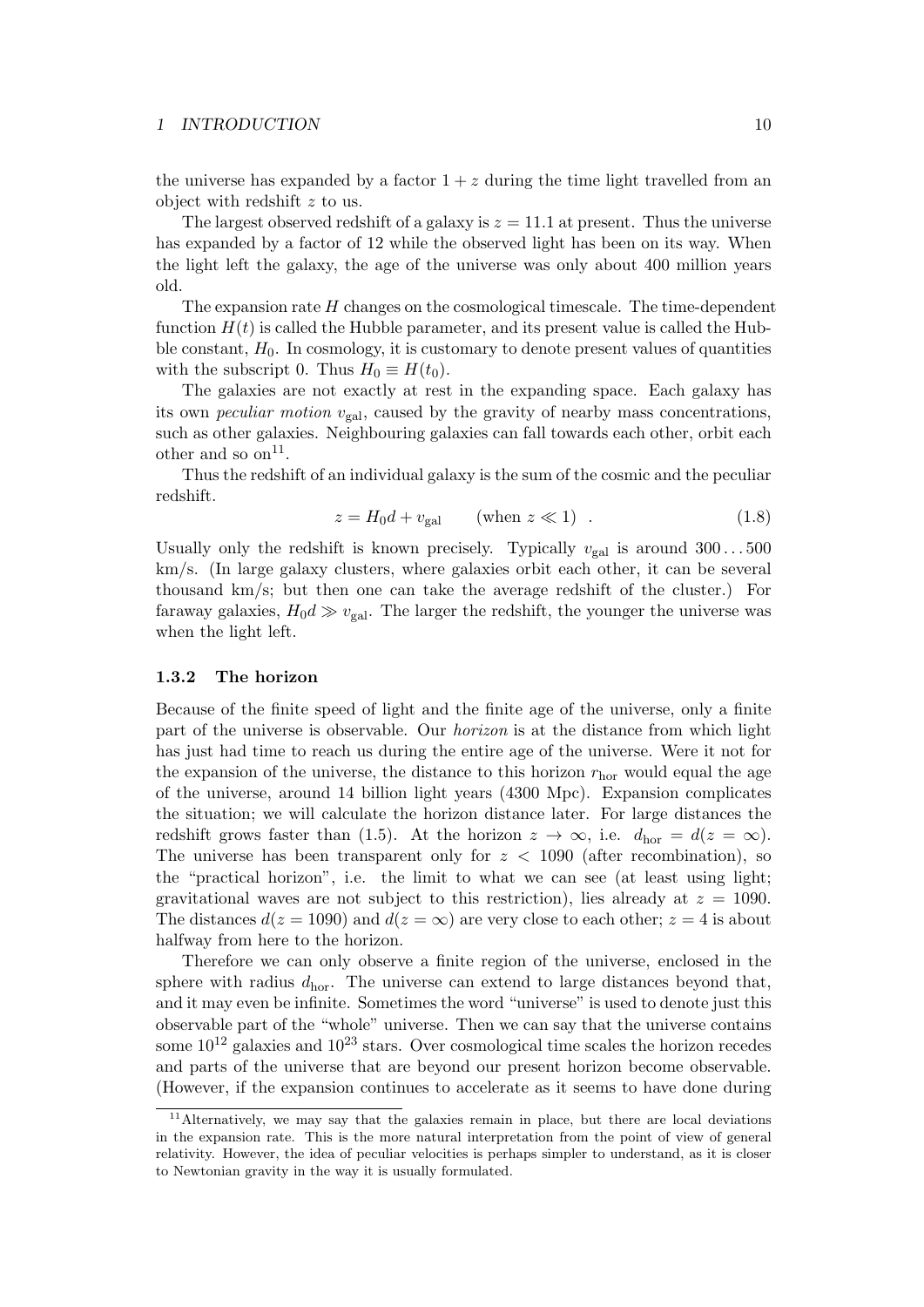the past few billion years, the observable region will not grow, and in the distant future galaxies that are now observable will disappear from sight.)

# 1.3.3 The electromagnetic channel

Consider first the electromagnetic channel of observation. Interstellar space is transparent, except for radio waves longer than 100 m, which are absorbed by interstellar ionized gas, short-wavelength ultraviolet radiation, which is absorbed by neutral gas and very high-energy gamma rays, which interact with the cosmic microwave background. However, Earth's atmosphere is opaque except for two wavelength ranges, the *optical window* ( $\lambda = 300{\text -}800$  nm), which includes visible light, and the *radio* window ( $\lambda = 1$  mm–20 m). The atmosphere is partially transparent to infrared radiation, which is absorbed by water molecules in the air; high altitude and dry air favours infrared astronomy. Accordingly, the traditional branches of astronomy are optical astronomy and radio astronomy. Observations at other wavelengths have become possible only during the past few decades, from space (with satellites), at very high altitude in the atmosphere (with planes, rockets and balloons) and in very dry regions (such as Antarctica).

From optical astronomy we know that there are *stars* in space. The stars are grouped into galaxies. There are different kinds of galaxies, such as irregular, elliptical, and flat disks or spirals. Our own galaxy (the Galaxy, or Milky Way) is a spiral galaxy. The plane of the disk can be seen (on a dark night) as a faint band –the Milky Way– across the sky.

Notable nearby galaxies and dwarf galaxies are the Andromeda galaxy (M31) and the Magellanic clouds (LMC, Large Magellanic Cloud, and SMC, Small Magellanic Cloud). These are the only other galaxies that are visible to the naked eye. (The Magellanic clouds and the center of the Milky Way lie too far south to be seen from Finland.) The number of galaxies that can be seen with powerful telescopes is many billions.

Other observable objects include dust clouds, which hide stars behind them, and gas clouds. Gas clouds absorb starlight at certain frequencies, which excite the gas atoms to higher energy states. As the atoms return to lower energy states they emit photons at the corresponding wavelength. Thus we can determine from the spectrum of light what elements the gas cloud is made of. In the same way the composition of stellar surfaces can be determined.

The earliest "cosmological observation" was that the night sky is dark. If the universe were eternal and infinitely large, unchanging and similar everywhere, our eye would eventually meet the surface of a star in every direction, and the entire night sky would be as bright as the Sun. This is called Olbers' paradox.

Optical astronomy and the large scale structure. There is a large body of data relevant to cosmology from optical astronomy. By counting the number of stars and galaxies we can estimate the matter density they contribute to the universe. From the different redshifts of galaxies within the same galaxy cluster we obtain their relative motions, which reflect the gravitating mass within the system. The mass estimates for galaxy clusters obtained this way are much larger than those obtained by counting the visible stars and galaxies in the cluster, pointing to the existence of dark matter.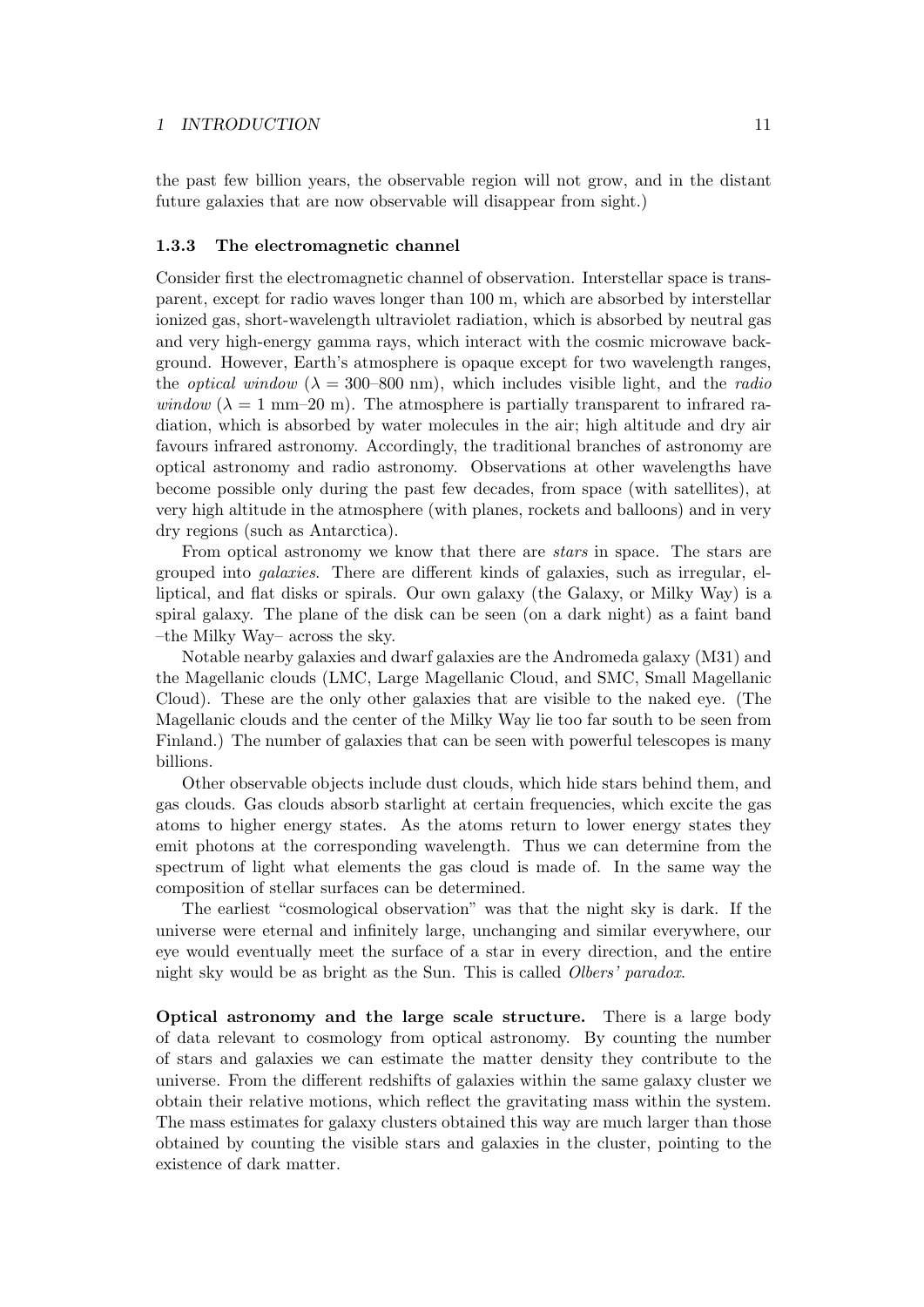From the spectral lines of stars and gas clouds we can determine the relative amounts of different elements and their isotopes in the universe.

The distribution of galaxies in space and their relative velocities tell us about the large scale structure of the universe. The galaxies are not distributed uniformly. There are galaxy groups and clusters. Our own galaxy belongs to a small group of galaxies called the Local Group. The Local Group consists of three large spiral galaxies: M31 (the Andromeda galaxy), M33, and the Milky Way, and about 60 smaller galaxies and dwarf galaxies. The local group's diameter is around 3 Mpc. The nearest large cluster is the Virgo Cluster. The grouping of galaxies into clusters is not as strong as the grouping of stars into galaxies. Rather, galaxies are distributed in a complex pattern called the *cosmic web*, which consists of walls, filaments, clusters and voids (low-density regions). Most galaxies are not part of any well defined cluster.

Radio astronomy. The sky looks very different on radio wavelengths than to the naked eye. There are many strong radio sources very far away. These are galaxies which are optically barely observable. They are distributed isotropically, i.e. there are equal numbers of them in every direction, but there are more far away (at  $z > 1$ ) than close by  $(z < 1)$ . The isotropy is evidence of the homogeneity of the universe at the largest scales—there is structure only at smaller scales. The dependence on distance is a time evolution effect in two ways: the radio sources evolve and the volume of the universe evolves. In general, there are more objects at larger distances simply because there is more volume there. However, the evolution in the number counts is not explained only by the change in the volume of the universe, it shows that the radio sources themselves evolve. Some galaxies are strong radio sources when they are young, but become weaker with age by a factor of more than 1000.

Cold gas clouds can be mapped using the 21 cm spectral line of hydrogen. The ground state  $(n = 1)$  of hydrogen is split into two very close energy levels depending on whether the proton and electron spins are parallel or antiparallel (the hyperfine structure). The separation of these energy levels, the hyperfine structure constant, is 5.9  $\mu$ eV, corresponding to a photon wavelength of 21 cm, i.e. radio waves. The redshift of this spectral line shows that redshift is independent of wavelength (it is the same for radio waves and visible light), as it should if it is due to the expansion of space.

Cosmic microwave background. At microwave frequencies the sky is dominated by the *cosmic microwave background* (CMB), which is highly isotropic, i.e. the microwave sky glows almost uniformly, with only very small contrasts. The electromagnetic spectrum of the CMB is the black body spectrum with a temperature of  $T_0 = 2.72548 \pm 0.00057$  K [2]. It follows the theoretical black body spectrum better than anything else we have observed or produced. It is the remnant of a hot state in the early universe, when matter and light were almost homogeneously and isotropically distributed and in thermal equilibrium. The temperature of the CMB falls as  $(1+z)^{-1}$  due to photon redshift, so as the CMB redshift is about 1090, the original temperature was about 3000 K.

The state of a system in thermal equilibrium is determined by a small number of thermodynamic variables, in this case the temperature and chemical potentials (for particles with conserved quantum numbers). The observed temperature of the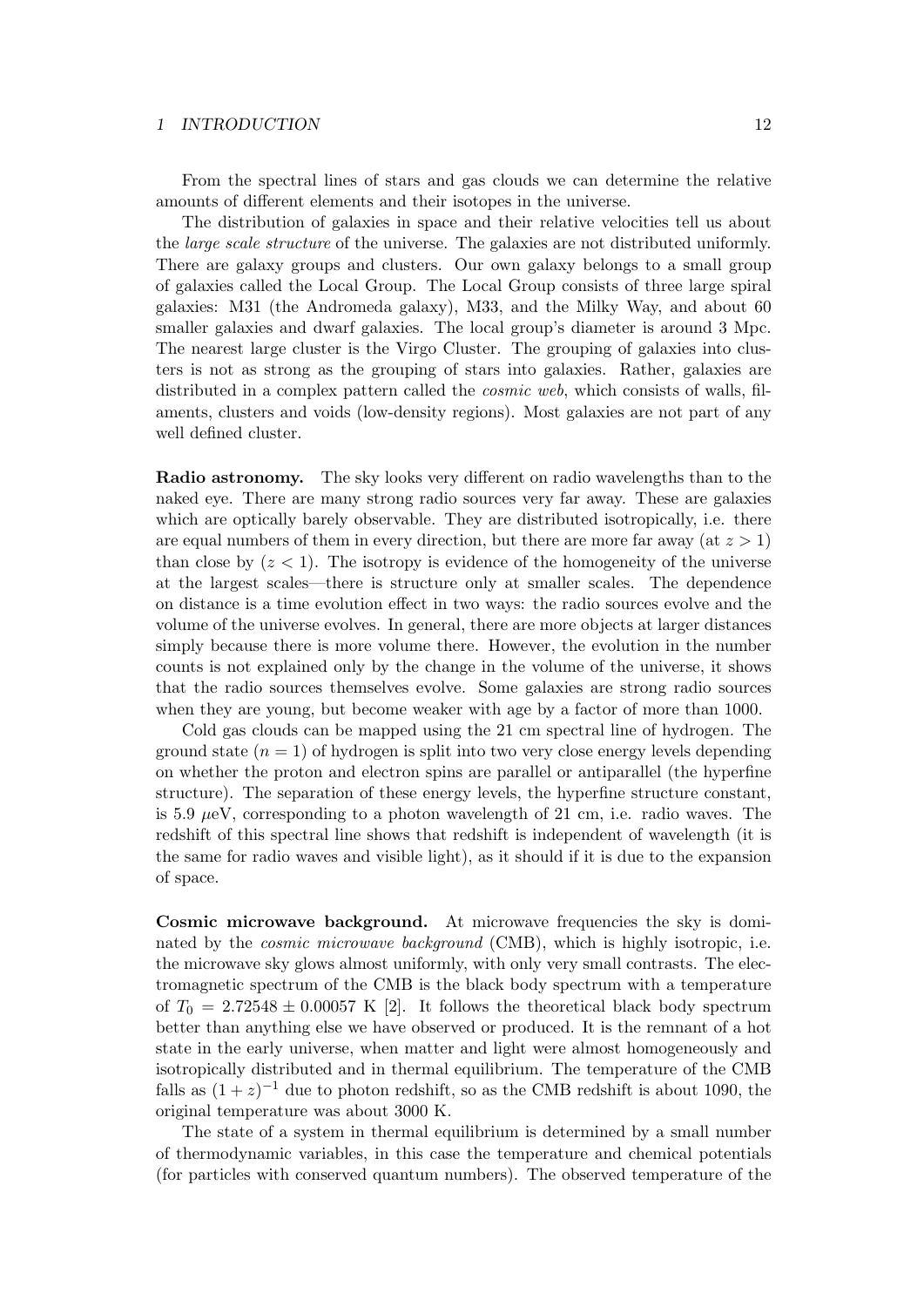CMB and the observed density of the present universe allows us to fix the evolution of the temperature and the density of the universe, which then allows us to calculate the sequence of events in the early universe. That the early universe was hot and in thermal equilibrium is a central part of the big gang paradigm, and it is often called the hot dig bang theory to spell this out.

With sensitive instruments a small anisotropy can be observed in the microwave sky. This is dominated by the dipole anisotropy (one side of the sky is slightly hotter and the other side colder), with an amplitude of 3.346  $\pm$  0.017 mK, or  $\Delta T/T_0$  = 0.0012. This is a Doppler effect due to the motion of the observer, i.e. the motion of our Solar System with respect to the radiating matter at our horizon. The velocity of this motion is  $v = (\Delta T/T_0) c = 369$  km/s, or  $v = 0.00123$  and it is directed towards the constellation of Leo (R.A.  $11^h8^m50^s$ , Dec.  $-6°37'$ ), near the autumnal equinox (where the ecliptic and the equator cross on the sky) [3]. It is due to two components, the motion of the Sun around the center of the Galaxy, and the peculiar motion of the Galaxy due to the gravitational pull of matter concentrations up to 100–200 Mpc away<sup>12</sup>.

When we subtract the effect of this motion from the observations (and look away from the plane of the Galaxy—our Galaxy also emits microwave radiation, but with a non-thermal spectrum) the true anisotropy of the CMB remains, with an amplitude of about  $3 \times 10^{-5}$ , or 80  $\mu$ K.<sup>13</sup> This anisotropy gives a picture of the small density variations in the early universe, the "seeds" of galaxies. Theories of structure formation have to match both the small inhomogeneity of the order  $10^{-5}$ at  $z = 1090$  and the structure observed today  $(z = 0)$ .

Gamma ray bursts and quasars. The highest energy region of the electromagnetic spectrum is occupied by  $\gamma$  rays. Space-based  $\gamma$ -ray observatories have discovered powerful Gamma Ray Bursts (GRB) on the sky. These are short events lasting from a fraction of a second to a few minutes. They are observed about once per day, and are distributed isotropically on the sky. The isotropic distribution suggests that they are at cosmological distances (further out than our own or nearby galaxies). This has been confirmed by the identification of some GRB's with galaxies with high redshifts  $(z > 1)$ . This means that the bursts must have extremely high energies. The longer duration (longer than a second) GRB's appear to be related to particularly powerful supernova events. The shorter duration (less than a second) are possibly due to collisions of neutron stars with each other or with black holes.

<sup>&</sup>lt;sup>12</sup>Sometimes it is asked whether there is a contradiction with special relativity here—doesn't CMB provide an absolute reference frame? There is no contradiction. The relativity principle just says that the laws of physics are the same in the different reference frames. It does not say that systems cannot have reference frames which are particularly natural for that system, e.g. the center-of-mass frame or the laboratory frame. For road transportation, the surface of the earth is a natural reference frame. In cosmology, the CMB gives us a good "natural" reference frame—it is closely related to the center-of-mass frame of the observable part of the universe, or rather, a part of it which is close to the horizon (the last scattering surface). The different parts of the plasma from which the CMB originates are moving with different velocities (part of the  $10^{-5}$  anisotropy is due to these velocity variations). If there is something surprising here, it is that these relative velocities are so small, of the order of just a few km/s, reflecting the astonishing homogeneity of the early universe over large scales. We will return to the question of whether these are natural initial conditions when we discuss inflation in the second part of the course.

<sup>&</sup>lt;sup>13</sup>These numbers refer to the standard deviation of the CMB temperature on the sky. The hottest and coldest spots deviate some 4 or 5 times this amount from the average temperature.